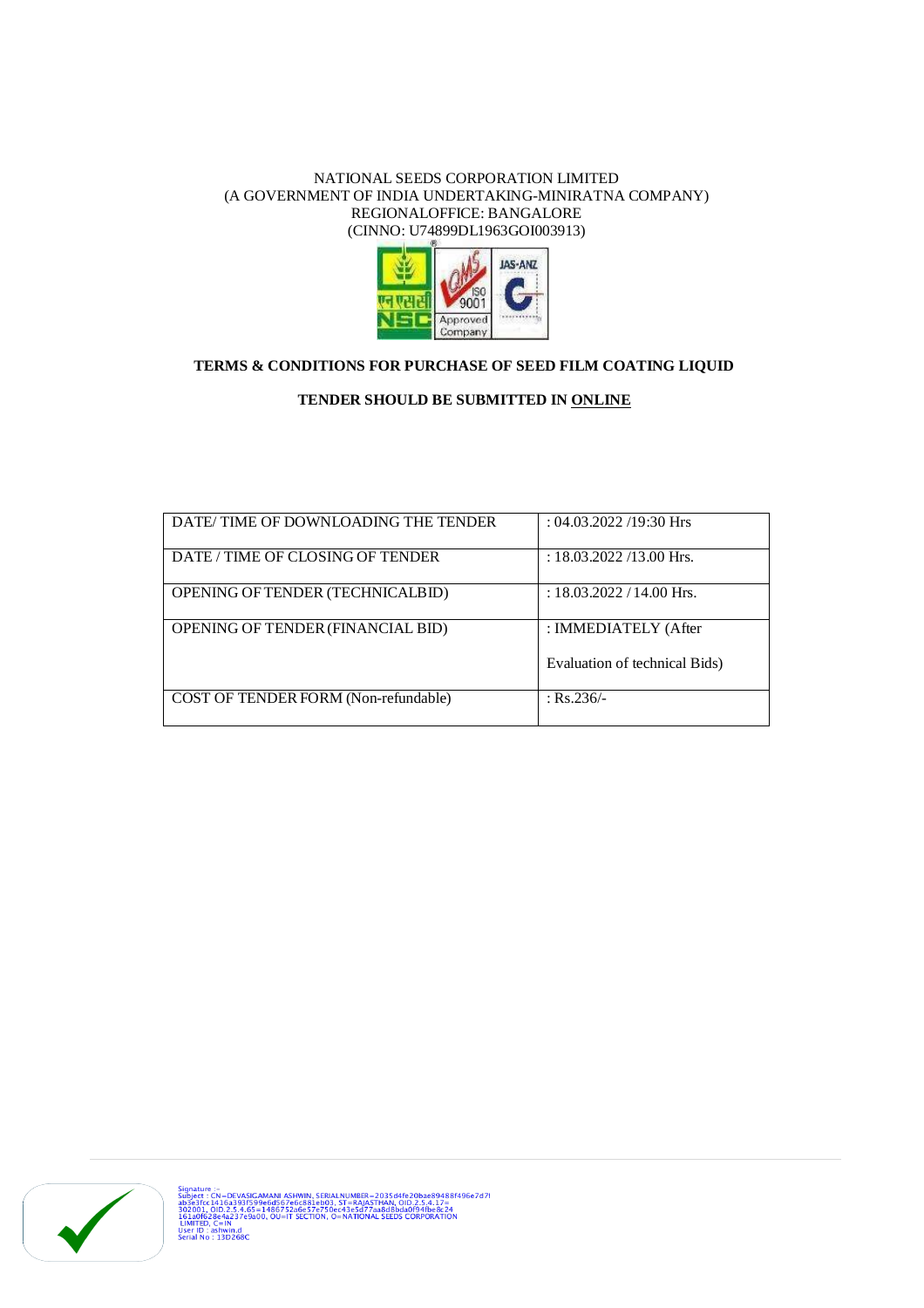## **INDEX**

| S.No             | <b>DESCRIPTION</b>                                                   | <b>PAGE No</b> |
|------------------|----------------------------------------------------------------------|----------------|
| 1.               | Notice Inviting Tender (NIT)                                         | 03             |
| 2.               | PART-A                                                               | 04             |
| 3.               | Section – I: Instructions to Tenderer / Bidder – Online/Offline Mode | $05-06$        |
| $\overline{4}$ . | PART-B                                                               | 07             |
| 5.               | Instructions to Tenderer/Bidder                                      | 08             |
| 6.               | General Terms & Condition of Contract                                | 09             |
| 7.               | Technical Bid For Seed film Coating Liquid                           | 10             |
| 8.               | Financial Bid For Seed film Coating Liquid                           | 11             |

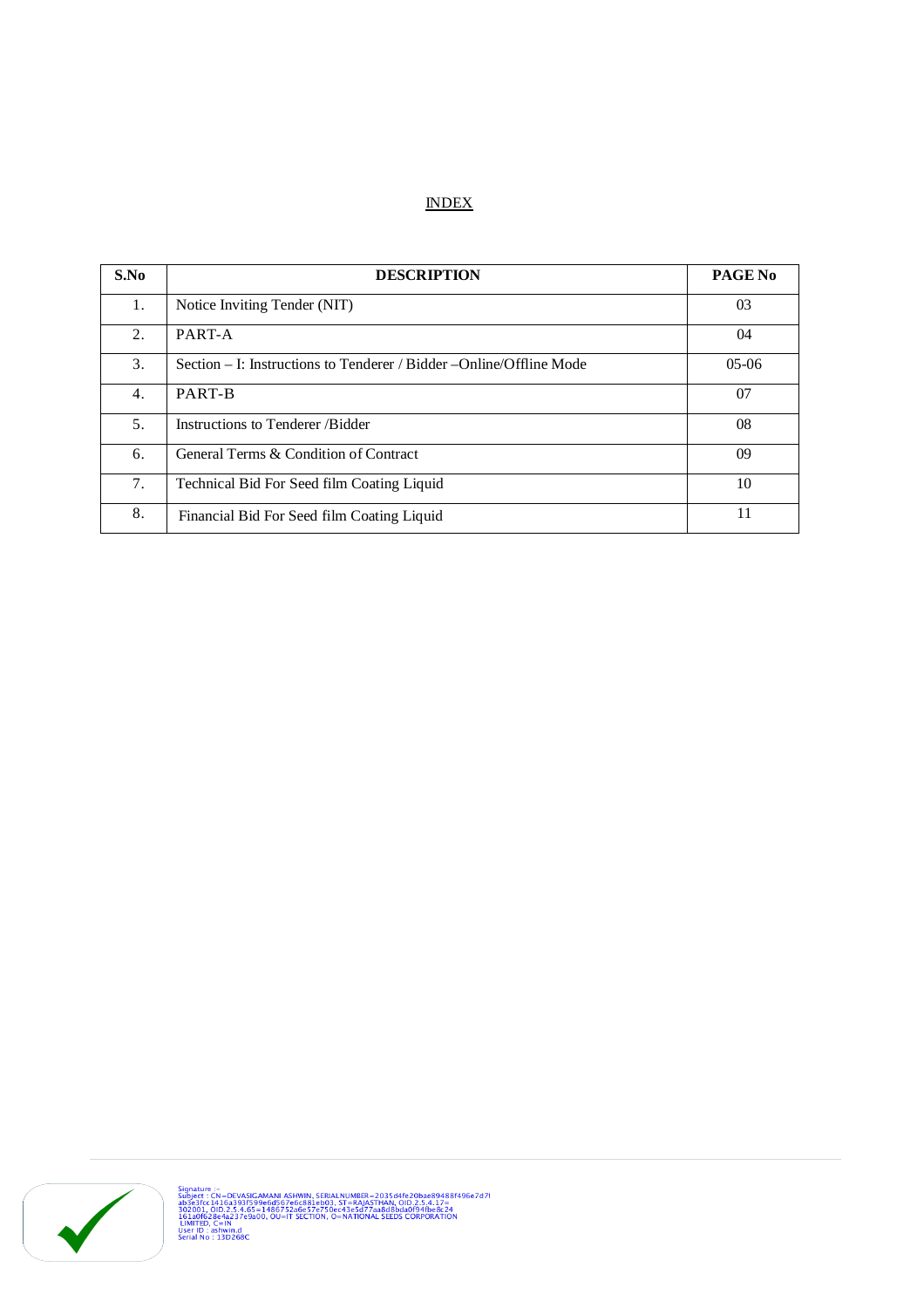#### **NATIONAL SEEDS CORPORATION LIMITED (A GOVERNMENT OF INDIA UNDERTAKING-MINIRATNA COMPANY) REGIONALOFFICE: BANGALORE (CINNO: U74899DL1963GOI003913)**

#### **NOTICE INVITING E-TENDER**

No. 8(6)/MM/ Tender/ NSC-BNG/2021-22/ Dated: 04.03.2022

National Seeds Corporation Limited, Regional office, Bangalore invites tender through e- tendering for supply of Seed film Coating Liquid from reputed firms.

| <b>Particulars</b>                                                        | <b>Details</b>                                                     |  |
|---------------------------------------------------------------------------|--------------------------------------------------------------------|--|
| Name of the tender                                                        | Supply of Seed film Coating Liquid for coating of<br>Sorghum seeds |  |
| Quantity for supply(Nos)                                                  | 1500Kgs in BLUE colour ONLY                                        |  |
| Location                                                                  | National Seeds Corporation Limited                                 |  |
|                                                                           | (A Government of India Undertaking)                                |  |
|                                                                           | REGIONAL OFFICE, BANGALORE                                         |  |
|                                                                           | UAS CAMPUS, HEBBAL                                                 |  |
|                                                                           | BANGALORE -560024.                                                 |  |
| Date of issue of NIT                                                      | 04.03.2022                                                         |  |
| Tender Document Download Start Date / time                                | 04.03.2022 19:30 Hrs                                               |  |
| from <b>website</b>                                                       |                                                                    |  |
| https://indiaseeds.eproc.in                                               |                                                                    |  |
| Tender Document Download End Date / time                                  | 18.03.2022(Till 13.00 Hrs.)                                        |  |
| Date and time for submission of online bid                                | 04.03.2022 19:30 Hrs to 18.03.2022 13.00 Hrs.                      |  |
| Date and time of opening of Technical Bid and                             | 18.03.2022 at 14.00 Hrs                                            |  |
| Price Bid via Online mode at NSC, CSF                                     |                                                                    |  |
| Jawalgera.                                                                |                                                                    |  |
| Tender Fee (To be deposited online)                                       | Rs.236/- (Two Hundred thirty six only)                             |  |
| EMD (To be deposited online)                                              | Rs.8000/- (Eight Thousand Only)                                    |  |
|                                                                           | In the name of NSC Ltd.,                                           |  |
|                                                                           | A/C. No.32919591232 (IFSC No.SBIN0001316).                         |  |
| Address for Communication                                                 | National Seeds Corporation Limited                                 |  |
|                                                                           | (A Government of India Undertaking)                                |  |
|                                                                           | REGIONAL OFFICE, BANGALORE                                         |  |
|                                                                           | UAS CAMPUS, HEBBAL                                                 |  |
|                                                                           | BANGALORE -560024.                                                 |  |
| Clarification required if any the Contact Persons                         | In-Charge (MM) / In-Charge (P) <i>Email</i> :                      |  |
| In-Charge (MM) / In-Charge (P) during working                             | nsc.bng.mm @gmail.com/                                             |  |
| days from 19.30 Hrs. on 30.11.2021 onwards to<br>13.00 Hrs. on 20.12.2021 | nsc.bng.prod@gmail.com                                             |  |
|                                                                           | Phone No.080-2341 5816                                             |  |

1. Tender without EMD and cost of tender (to be deposited through online) will berejected.

2. NSC reserves right to make any alteration /modification in the tender documents or cancelthe tender at any stage without assigning anyreason.

3. Any changes in the tender documents will be informed through corrigendum only in e- procurement portal and our website [www.indiaseeds.com](http://www.indiaseeds.com)



Regional Manager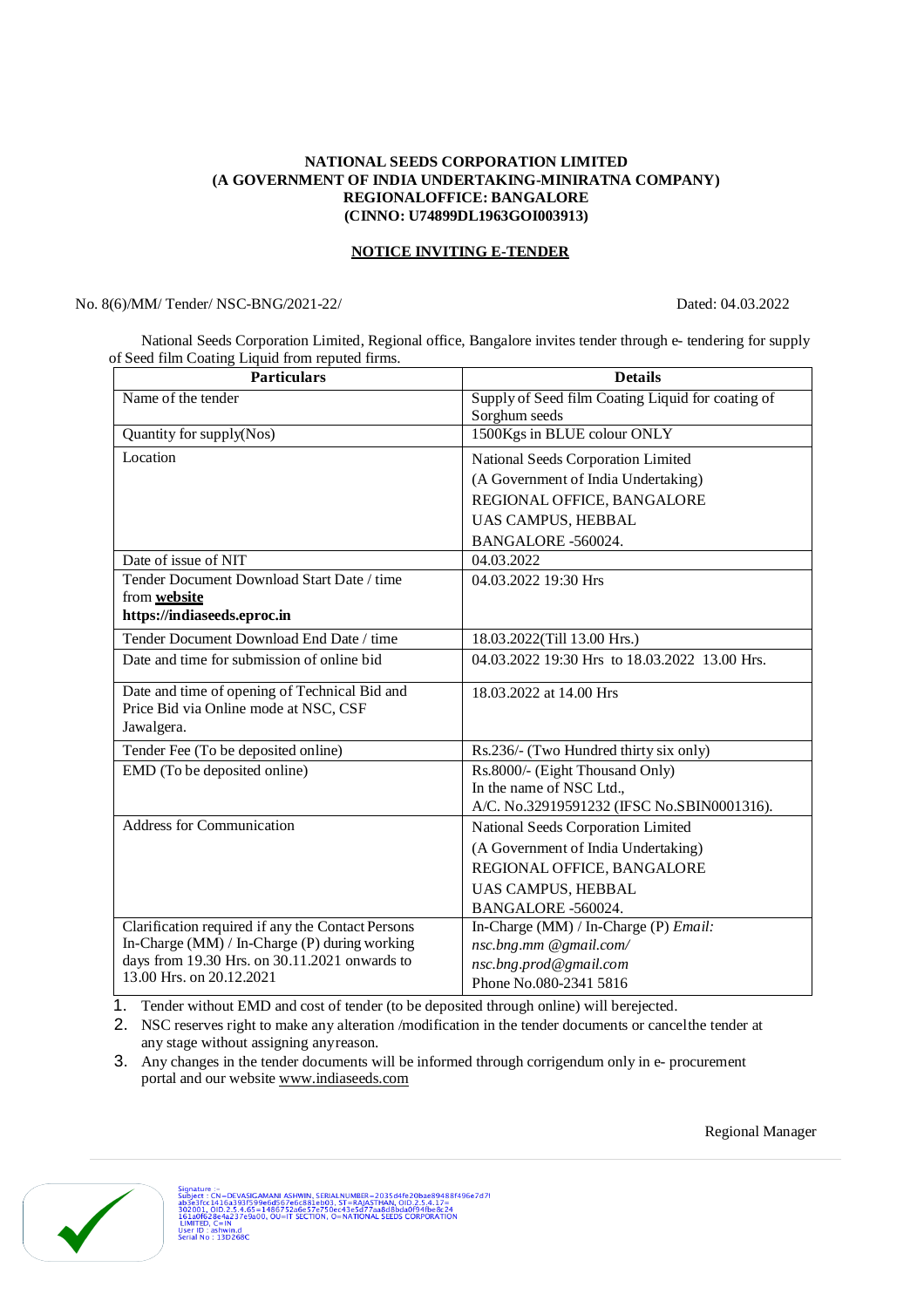## PART - A



Signature :-<br>Subject : CN=DEVASIGAMANI ASHWIN, SERIALNUMBER=2035d4fe20bae89488f496e7d71<br>ab3e3fcc1416a393f599e6d567e6c881eb03, ST=RAJASTHAN, OID.2.5.4.17=<br>302001, OID.2.5.4.65=1486752a6e57e750ec43e5d77aa8d8bda0f94fbe8c24<br>16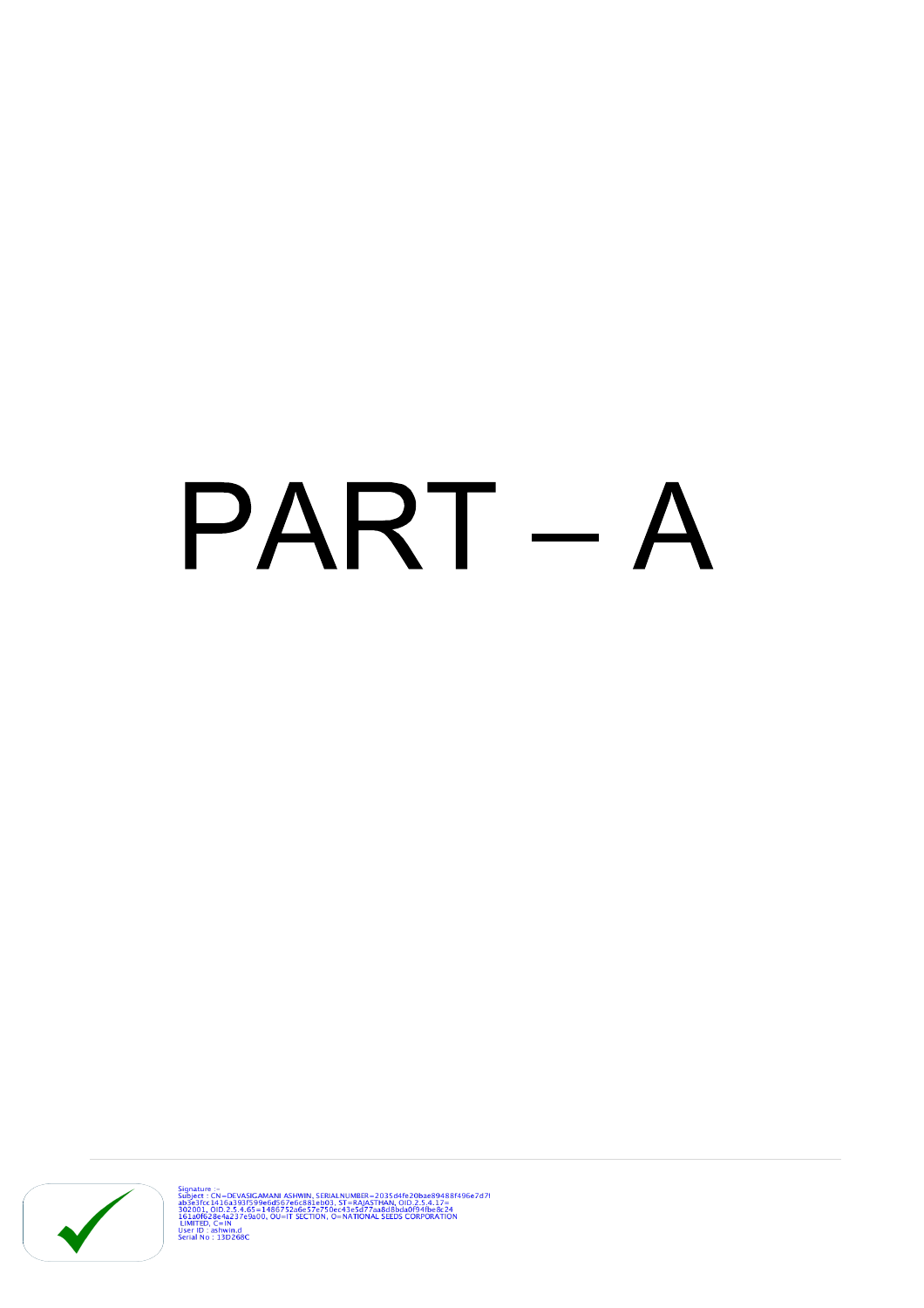#### **NATIONAL SEEDS CORPORATION LIMITED (A GOVERNMENT OF INDIA UNDERTAKING-MINIRATNA COMPANY) REGIONALOFFICE: BANGALORE**

#### **INSTRUCTIONS TO BIDDER – ONLINE MODE**

#### **DEFINITIONS:**

- **C1 India Private Limited:** Service provider to provide the e-TenderingSoftware.
- **NSCL e-Procurement Portal:** An e-tendering portal of National Seeds Corporation Limited ("NSCL") introduced for the process of e-tendering which can be accessed on <https://indiaseeds.eproc.in.>

#### **I.ACCESSING / PURCHASING OF BID DOCUMENTS:**

 It is mandatory for all the bidders to have Class-III Digital Signature Certificate (With Both DSC Components, i.e. Signing & Encryption) from any of the licensed Certifying Agency under CCA, Ministry of Electronics and Information Technology, Government of India to participate in e-tendering portal of NSCL. Bidders can see the list of licensed CA's from the link [www.cca.gov.in](http://www.cca.gov.in) C1 India Pvt. Ltd. also facilitate Class III Digital Signature Certificate (With Both DSC Components, i.e. Signing & Encryption) to the bidders. Bidder may contact C1 India Pvt. Ltd. at mobile no. +91-8130606629 for DSC related queries or can email at v[ikas.kumar@c1india.com](mailto:ikas.kumar@c1india.com)

 To participate in the e-bid, it is mandatory for the Applicants to get themselves registered with the NSCL e-Tendering Portal [\(https://indiaseeds.eproc.in\)](https://indiaseeds.eproc.in)) to have a user ID & Password which has to be obtained by submitting a non-refundable annual registration charges of Rs. 3416/- inclusive of all taxes through **online**  mode. Validity of Registration is 1 year.

 The amendments / clarifications to the tender, if any, will be posted on the NSCL e- Tendering Portal ([https://indiaseeds.eproc.in\).](https://indiaseeds.eproc.in).)

 To participate in bidding, bidders have to pay EMD (refundable) as per the amount mentioned in the tender document online through NEFT/RTGS after generating E-challan from https://indiaseeds.eproc.in.

- To participate in bidding, bidders have to pay Tender Processing Fee of Rs. 570/- inclusive of all taxes (Non-refundable) through online mode (internet banking/debit card/credit card).
- The Bidder may modify or withdraw their bid after submission prior to the Bid Due Date. No Bid shall be modified or withdrawn by the Bidder after the Bid Due Date and Time.
- Both 'EMD' and 'Tender Document Fee' are mentioned in individual tender document as published at NSCL e-Tendering Portal[\(https://indiaseeds.eproc.in\).](https://indiaseeds.eproc.in).)
- For helpdesk, please contact e-Tendering Cell and Help Desk Support Monday to Friday Ph:

#### **0124-4302033/36/37, [nsclsupport@c1india.com.](mailto:nsclsupport@c1india.com.)**

 It is highly recommended that the bidders should not to wait till the last date of bid submission to avoid complications like internet connectivity issue, network problems, system crash down, power failure, browser compatibility issue, system compatibility issue, improper digital signature certificate problem etc. In view of this context, neither M/s National Seeds Corporation Limited nor M/s. C1 India Pvt. Ltd will be responsible for sucheventualities.

#### (1). PREPARATION/SUBMISSION OF APPLICATION

Detailed NIT may be downloaded from NSCL e-tendering portal and the Application may be submitted compulsorily online mode following the instructions appearing on the screen /NIT.

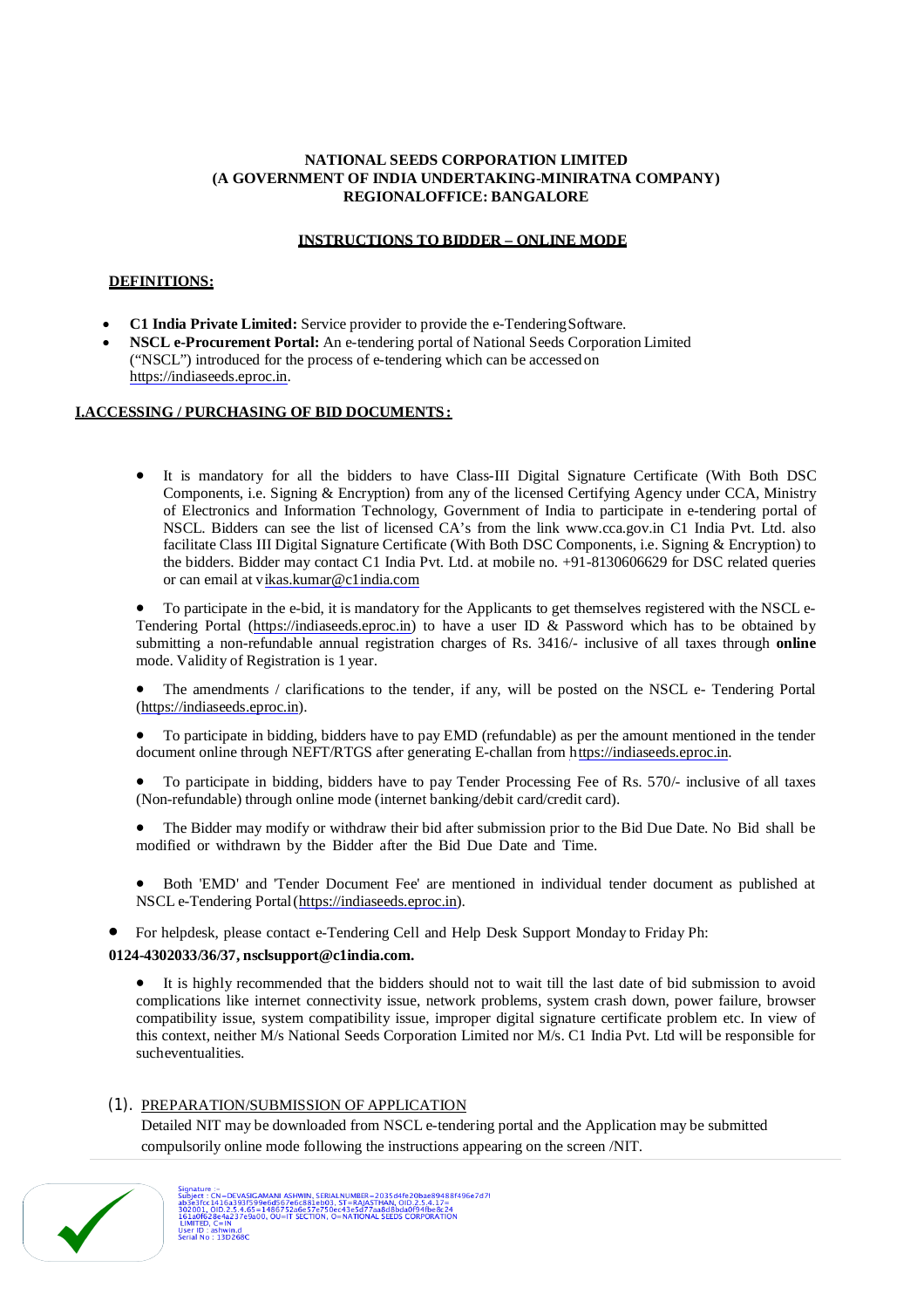Tenderer / Bidder can pay tender document Fee as per tender document online through Internet Banking/ Debit Card/Credit Card.

A Tenderer / Bidder manual containing the detailed guidelines for e-tendering system is also available on the portal.

#### (2). MODIFICATION/SUBSTITUTION/WITHDRAWAL OF BIDS:

The Bidder may modify, substitute or withdraw its e-bid after submission prior to the Bid Due Date. No Bid shall be modified, substituted or withdrawn by the Bidder on or after the Bid Due Date.

Any alteration / modification in the Bid or additional information supplied subsequent to the Bid Due Date, unless the same has been expressly sought for by the NSCL, shall be disregarded.

For modification of e-bid, bidder has to decrypt its old bid from e-tendering portal and upload /resubmit digitally signed modified bid.

For withdrawal of bid, bidder has to click on withdrawal icon at e-tendering portal and can withdraw its e-bid. (3). OPENING AND EVALUATION OF APPLICATIONS

Opening of Applications will be done through online process. However, Corporation reserves the right for evaluation and decision based on tender submitted online. NSCL shall open documents of the Application received in electronic form of the tender on the Application due date i.e., in the presence of the Applicants who choose to attend. NSCL will subsequently examine and evaluate the Applications in accordance with the provisions set out in the Tender Document. The price bid will be opened of the responsive applicants. The date of opening of price bid will be notified later on.

#### (4). DISCLAIMER:

The vender must read all the instruction in the RFP and submit the same accordingly.

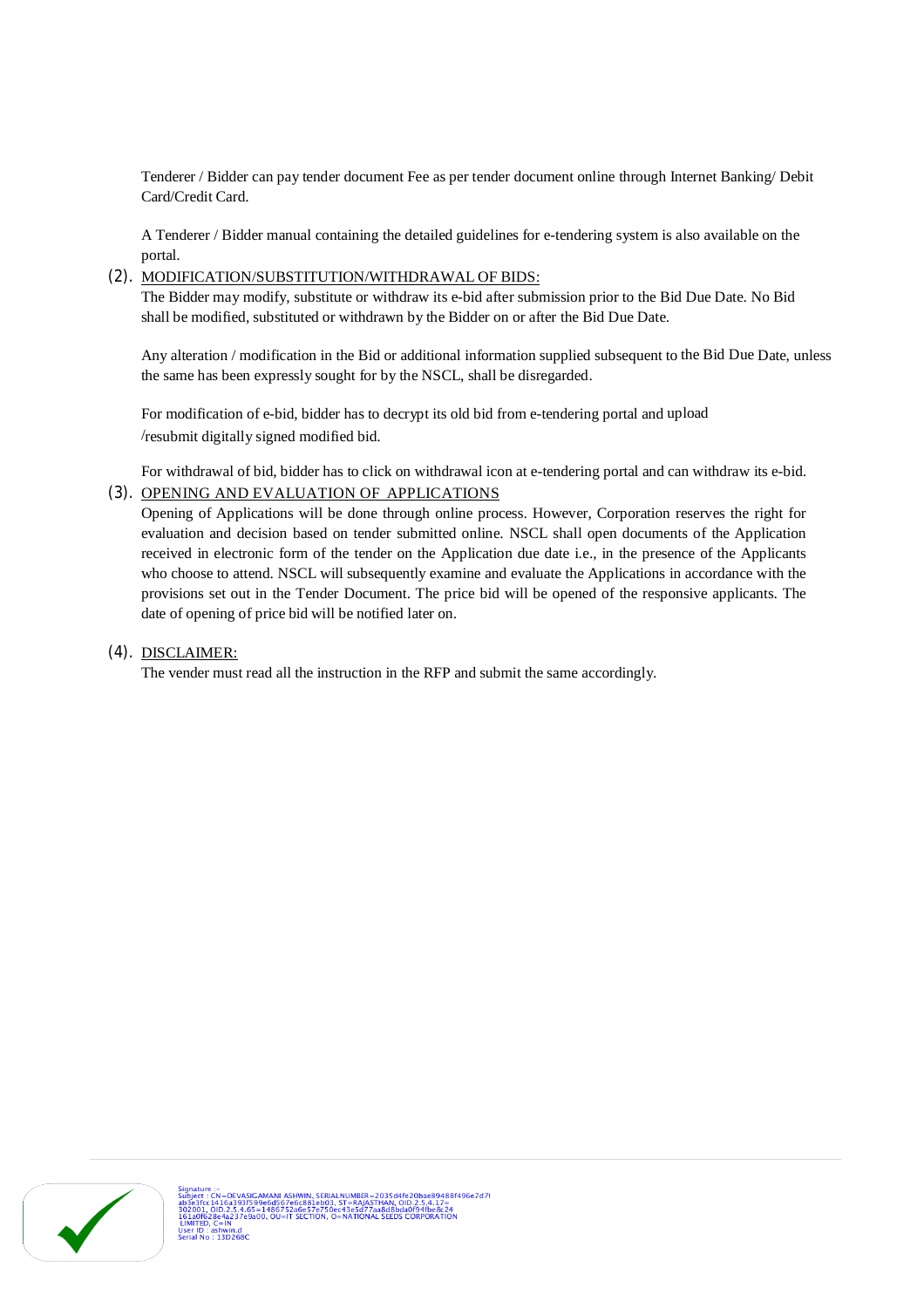# PART-B



Signature :-<br>
Super Computer (New School Ashwin, SERIALNUMBER = 2035d4fe20bae89488f496e7d71<br>
302001, OID.2.5.4.65=14867266881e003, ST=RAIASTHAN, OID.2.5.4.17=<br>
302001, OID.2.5.4.65=1486725d6687e750ec43e5d77aa8d8bda0f94fbe8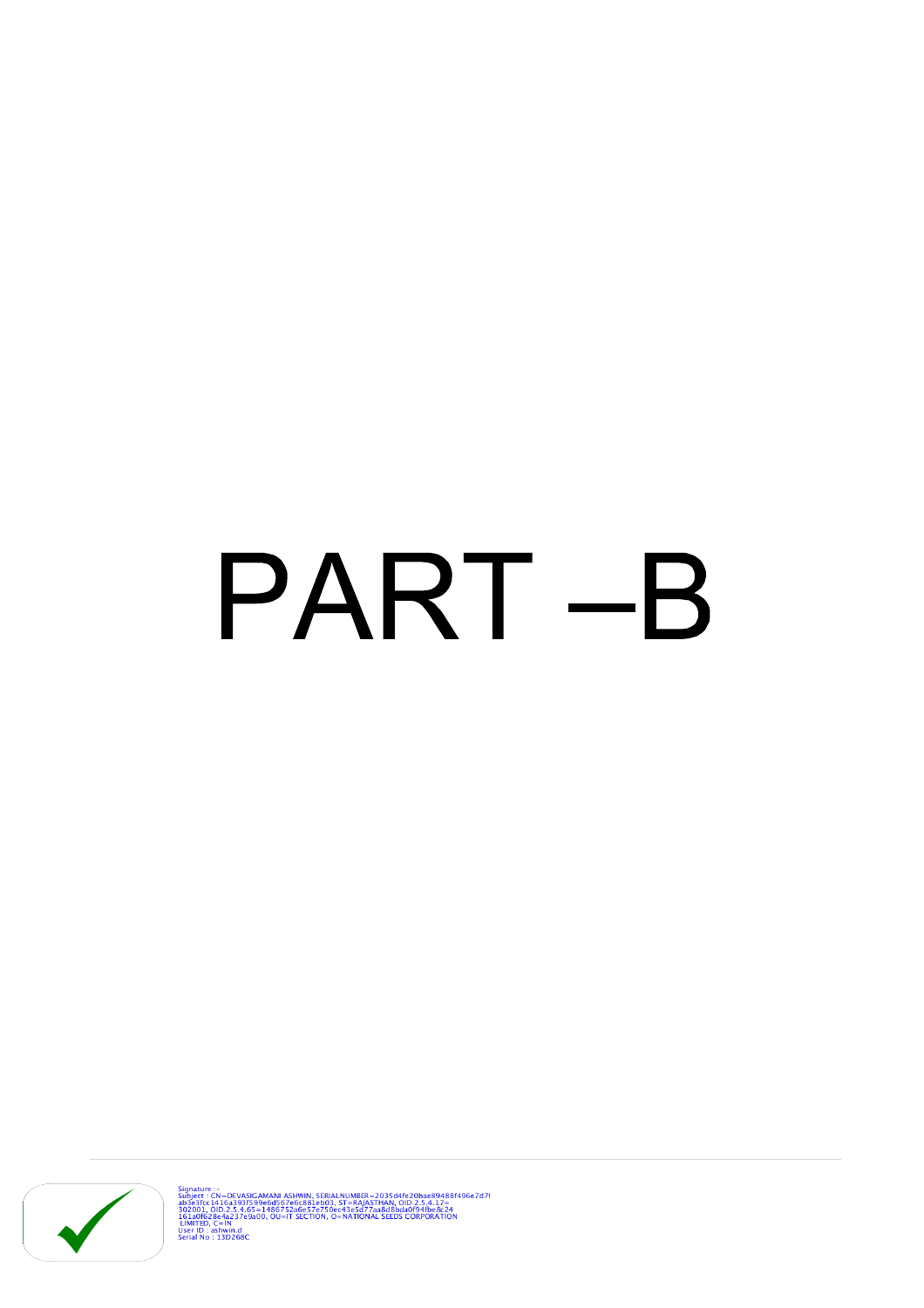#### **NATIONAL SEEDS CORPORATION LIMITED (A GOVERNMENT OF INDIA UNDERTAKING-MINIRATNA COMPANY) REGIONALOFFICE: BANGALORE**

#### INSTRUCTION TO THE TENDERER/BIDDER

#### **ADVICE FOR BIDDERS**:

The Bidders are advised in their own interest to carefully read the tender documents and understand their purport unless the Bidder specifically states to the contrary in respect of any particular clause, it shall be presumed that they accepts all the terms and conditions as have been laid down in tender document.

**Tender Fee(Non-Refundable):** Tender fee Rs.236/- (Rupees Two Hundred thirty six only) must be deposited in online mode only (As per instruction in Section-I).

**Earnest Money Deposit (Refundable):** EMD Amount of Rs.8000/- (Rupees Eight Thousand only) must be deposited before due in online mode only (As per instruction in Section- I) / deposit of insurance surety bonds in the Name of NSC. Exemption of EMD for Indian Manufactures which are registered with NSIC under Single point registration scheme, Indian manufactures / suppliers who are Micro and Small Enterprises (MSE) small scale units and registered with National Small Industries Corporation (NSIC) under single point registration scheme are exempted from payment of EMD provided to furnish photocopy of valid registration with NSIC under the single point registration scheme for the quoted stores in support if claim along with their requested letter. This facility will, however, not be provided to those small- scale units who are registered under the old registration scheme which was extended up to  $30<sup>th</sup>$  June 1981 only. (Registration certificate to be attached.)

**Submission of Offer:** Offer must be submitted in prescribed tender input form in Online Mode only. Only that party should tender who accepts all the terms & conditions because conditional tender may be treated as void.

**BID OPENING AND EVALUATION:** Bids will be open in Online Mode (As per instruction in Section- I).

**AWARD OF CONTRACT:** The technical bid will open first and based on the information committee will scrutinize the bid submitted and evolve the successful bidder for financial bid. Purchase / sale committee will award the Contract to the successful Bidder whose bid has been determined to be substantially responsive and has been determined as the best evaluated bid provided further that the Bidder is determined to be qualified to perform the Contract satisfactorily, for which the Firm may be asked for making a presentation, along with other parameters.

**Notification of award:** Prior to the expiration of the period of bid validity Selection Committee will place a firm order or notify the successful Bidder in writing.

**Cancellation of Work order:** NSC reserves the right to cancel the contract at any stage (by giving the notice in writing) due to non-satisfactory services of the selected firm.

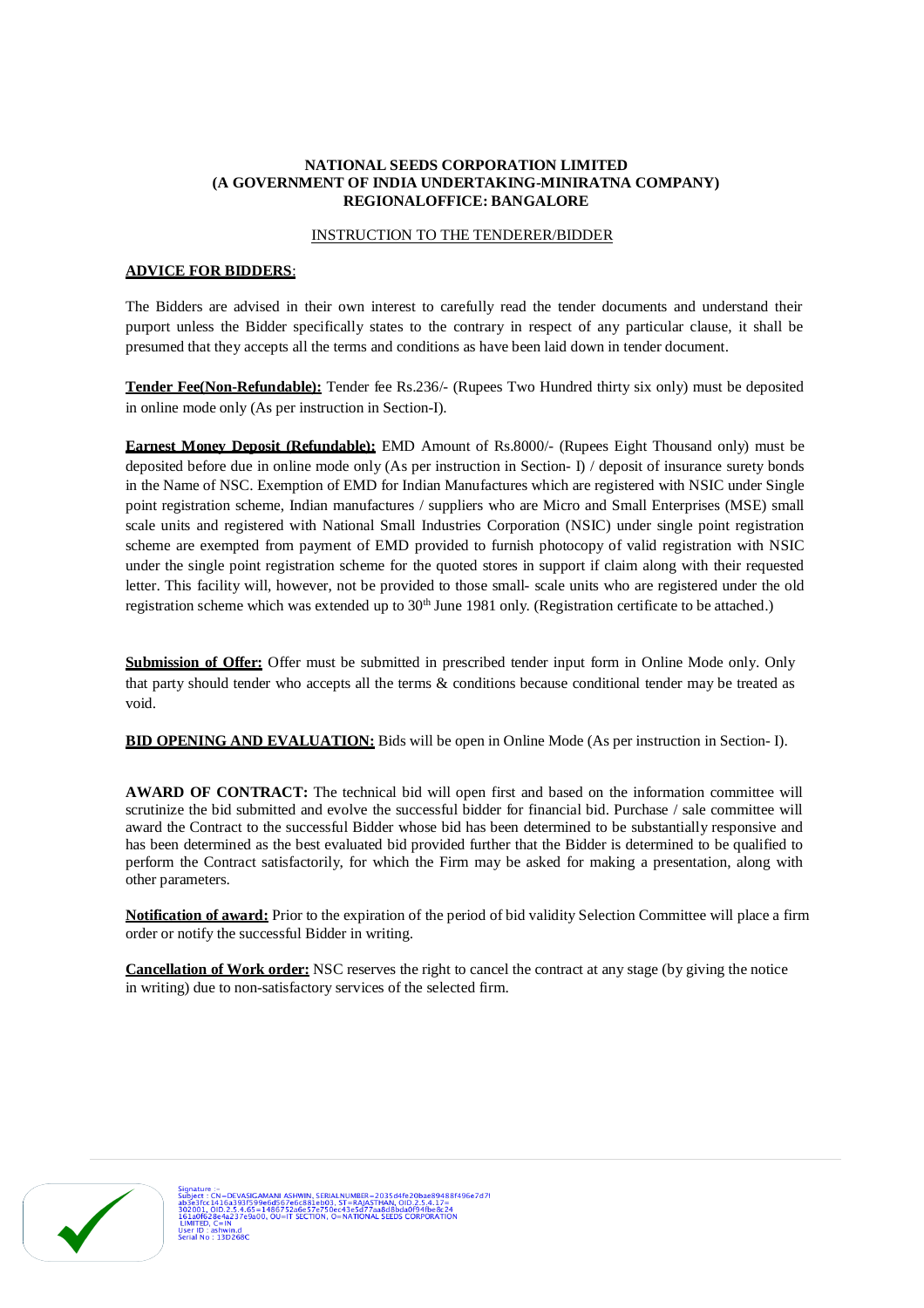## **National Seeds Corporation Limited (A Government of India Undertaking) REGIONAL OFFICE, BANGALORE UAS CAMPUS, HEBBAL BANGALORE -560024.**

## **TERMS AND CONDITIONS**

- 1. Price quoted should be inclusive of all taxes.
- 2. The Seed film coating Liquid should be supplied immediately on receipt of the supply order on F.O.R.basis (The Area Manager, National Seeds Corporation Ltd., No. 732-A, Guggarahati, Bellary Bangalore Road, **Bellary**-583102, Phone :08392-2501781 (O) 9900774234 (M) and The Area Manager, National Seeds Corporation Ltd., Gunj Road, **Raichur**-584102 Phone : 08532-233924(O) 9743435472 (M))
- 3. The payment will be released after receipt of material within 30 days.
- 4. In case if the Seed film coating Liquid is not meet the standard, the same has to be taken back by party on own cost.
- 5. The price should be quoted in accordance with the packing size i.e. 30/20 Kg and also by indicating the company name; however we prefer bigger & economical packing. Rates quoted should be valid for 120 days.
- 6. Validity of Seed film Coating Liquid should be minimum one year.
- 7. EMD of Rs.8000/- should be deposited through online in the name of NSC Ltd A.C No.32919591232 (IFSC No.SBIN0001316) / Deposit of Insurance Surety Bonds in the name of NSC.
- 8. Tender fee Rs.236/-
- 9. Required documents for technical bid i.e. GST, PAN Card & Bank details.
- 10. The supply should ensure delivery of material within 7 days after the issue of Supplyorder.
- 11. Specification should be as under.

| <b>Physical &amp; Chemical Properties</b> | Blue colour for coating of Sorghum seeds |
|-------------------------------------------|------------------------------------------|
| Appearance                                | Viscous liquid                           |
| Odour                                     | Mild-Agreeable                           |
| <b>Specific gravity</b>                   | 1.250-1.290                              |
| <b>Solubility</b>                         | Miscible in water                        |
| <b>PH</b>                                 | 6.99-6.80                                |
| <b>Boiling Point in 'C</b>                | 90-95                                    |
| <b>Chemical nature</b>                    | Aqueous Polymer                          |

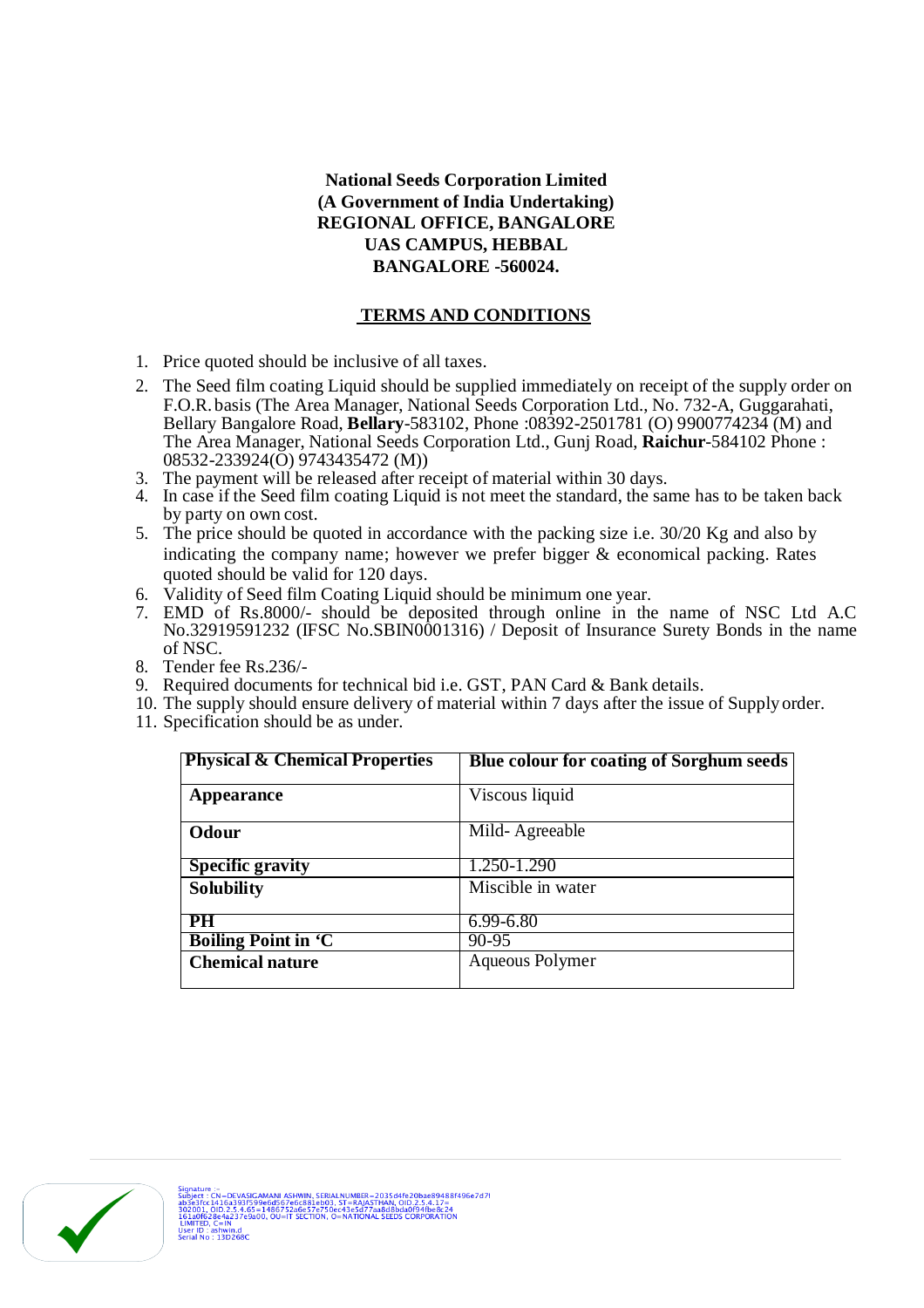## **TECHNICAL BID**

#### **Tender Form for purchase of Seed film Coating Liquid**

| $\mathbf{1}$ . | Name $\&$ address of the Tenderer                                                       |  |
|----------------|-----------------------------------------------------------------------------------------|--|
| 2.             | GST No (EncloseCopy)                                                                    |  |
| 3.             | Income Tax PAN No. (EncloseCopy)                                                        |  |
| 4.             | UTR No, date and amount of EMD/Deposit of Insurance<br>Surety Bonds in the name of NSC. |  |
| 5.             | Sign this tenderdocument all pages (Enclose Copy)                                       |  |
| 6.             | Bank details.                                                                           |  |